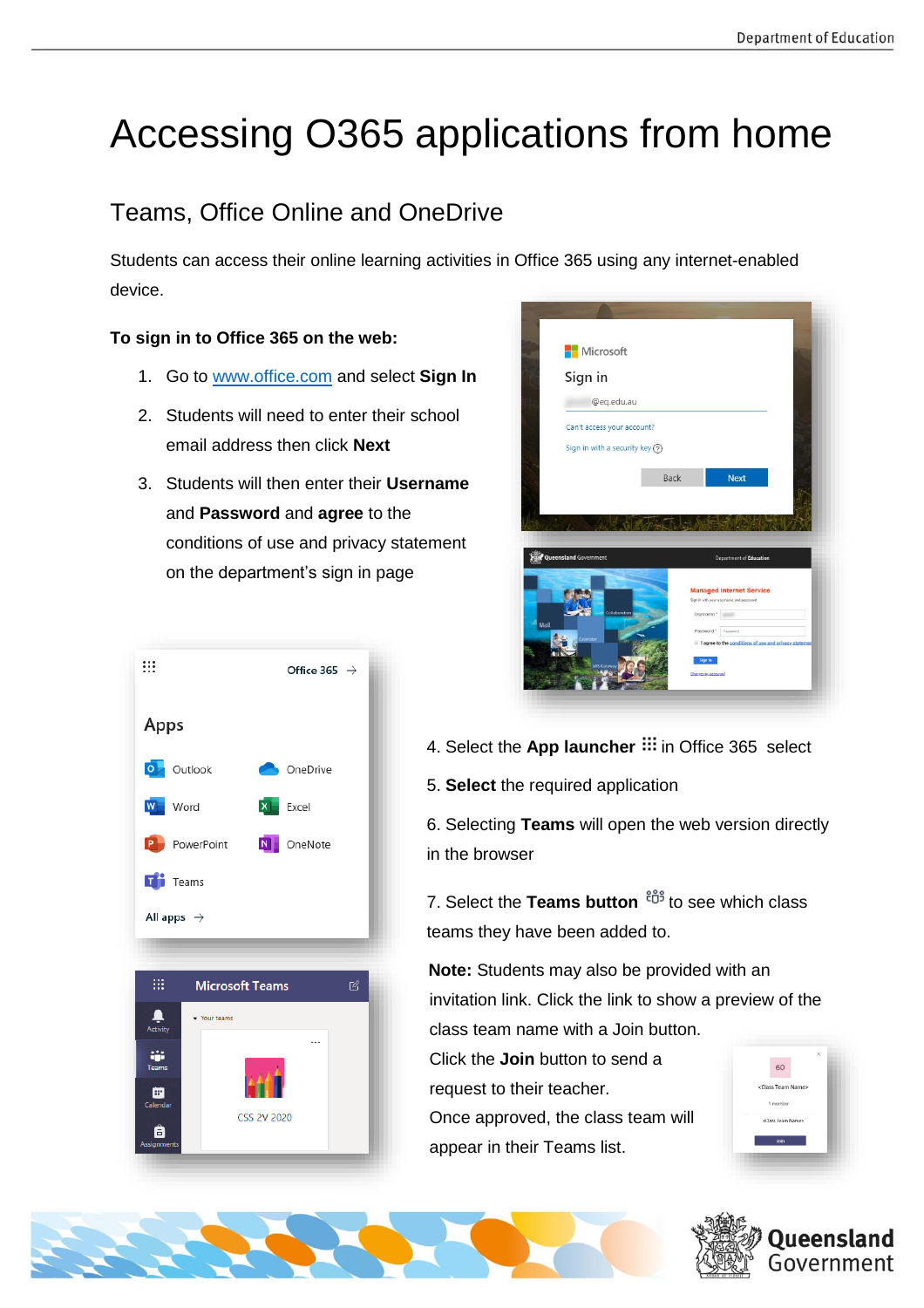

Teams is a digital hub that brings conversations, content, and apps together in one place.

#### **Guidelines**

Students should be aware that all normal conditions apply to behaviour, through code of conduct, student behaviour management and information management and security policies.

#### **When participating in online learning activities;**

- Respect the teacher and follow their instructions at all times
- Make sure you have the required materials and have completed any pre-set work
- Consider your environment (setting, lighting, background noise, comfort)
- Avoid distractions (TV, mobile phone, other programs) and focus on assigned tasks
- Actively engage in conversations while being respectful to others and stay on topic
- Join live sessions at the correct time
- Wear school-appropriate clothing
- Stay on mute unless invited to speak.